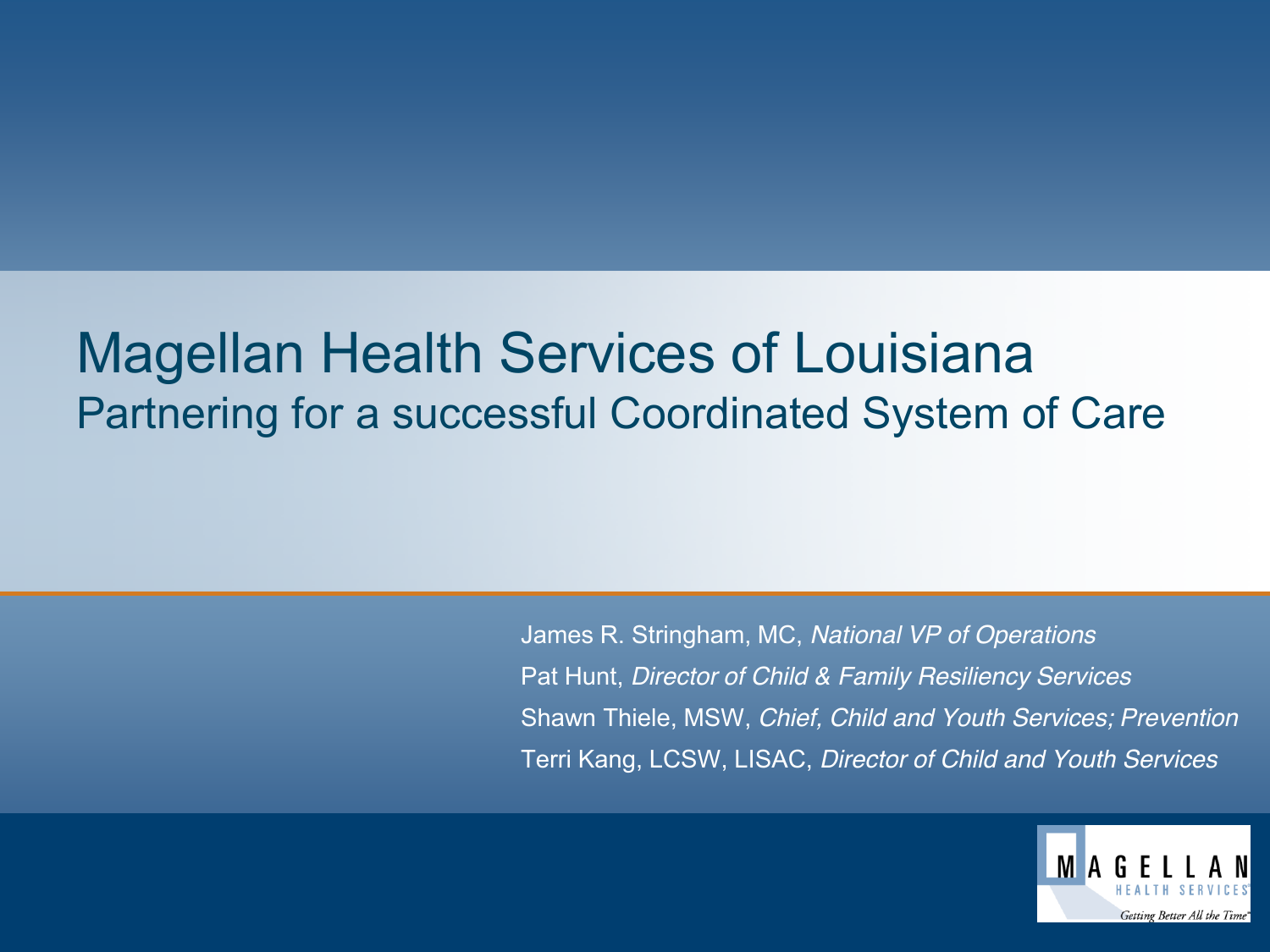**Magellan Health Services** is a leading, diversified specialty health care management organization.

**Mission:** With a focus on care and respect, we apply clinical expertise to assist people during challenging times. We deliver innovative solutions to our customers and collaborate with providers to positively influence the health and well being of individuals and the affordability of care.

**Vision:** We are the premier partner in making quality healthcare more affordable, and innovating to bring clinical excellence into the lives of the people entrusted to our care.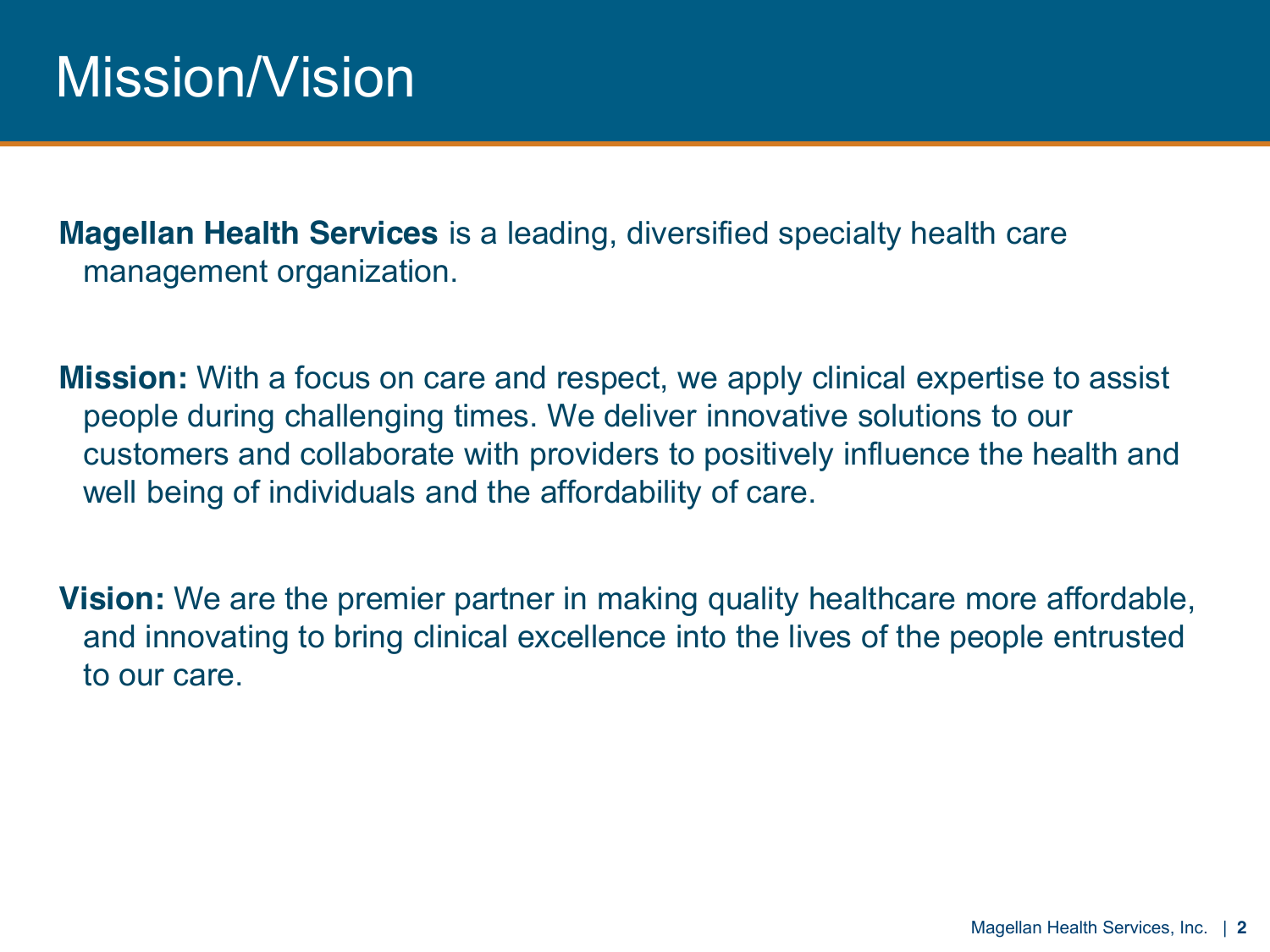At Magellan, we support a philosophy of wellness that focuses on personal strengths, building hope and offering choices.

#### **Resiliency**

We believe that all people have qualities that enable us to rebound from adversity, trauma, tragedy, or other stresses and to go on with life with a sense of mastery, competency and hope.

#### **Recovery**

We believe that all people living with behavioral health conditions have the capacity to learn, grow and change, and can achieve a life filled with meaning and purpose.

#### **Cultural Competency**

We work to provide care and services that recognize the diverse backgrounds of the individuals and families we serve. Our strategies acknowledge and respect the behavior, ideas, attitudes, values, beliefs and language of all individuals.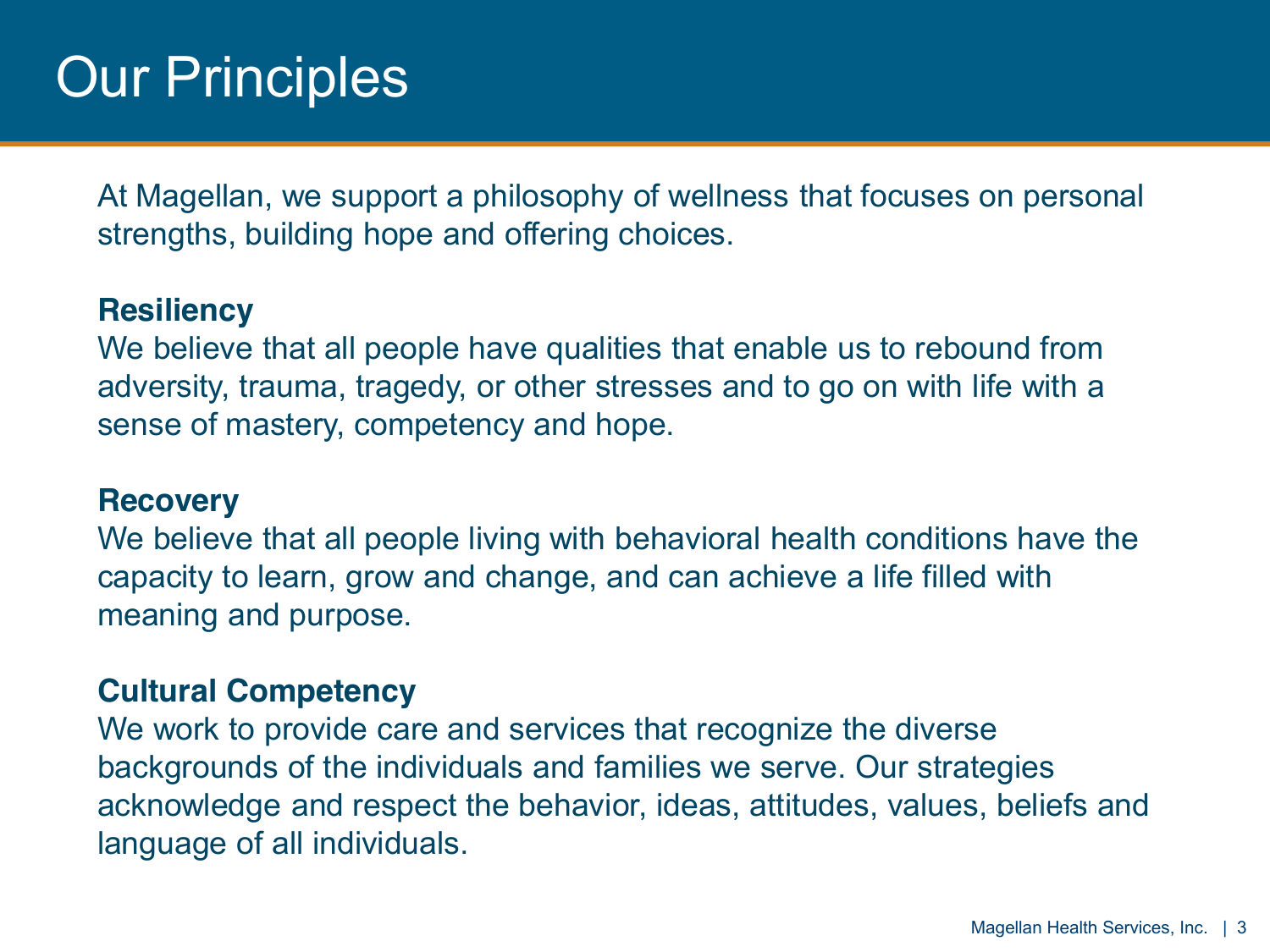## Focus on Clinical Innovation for Improved Outcomes and Results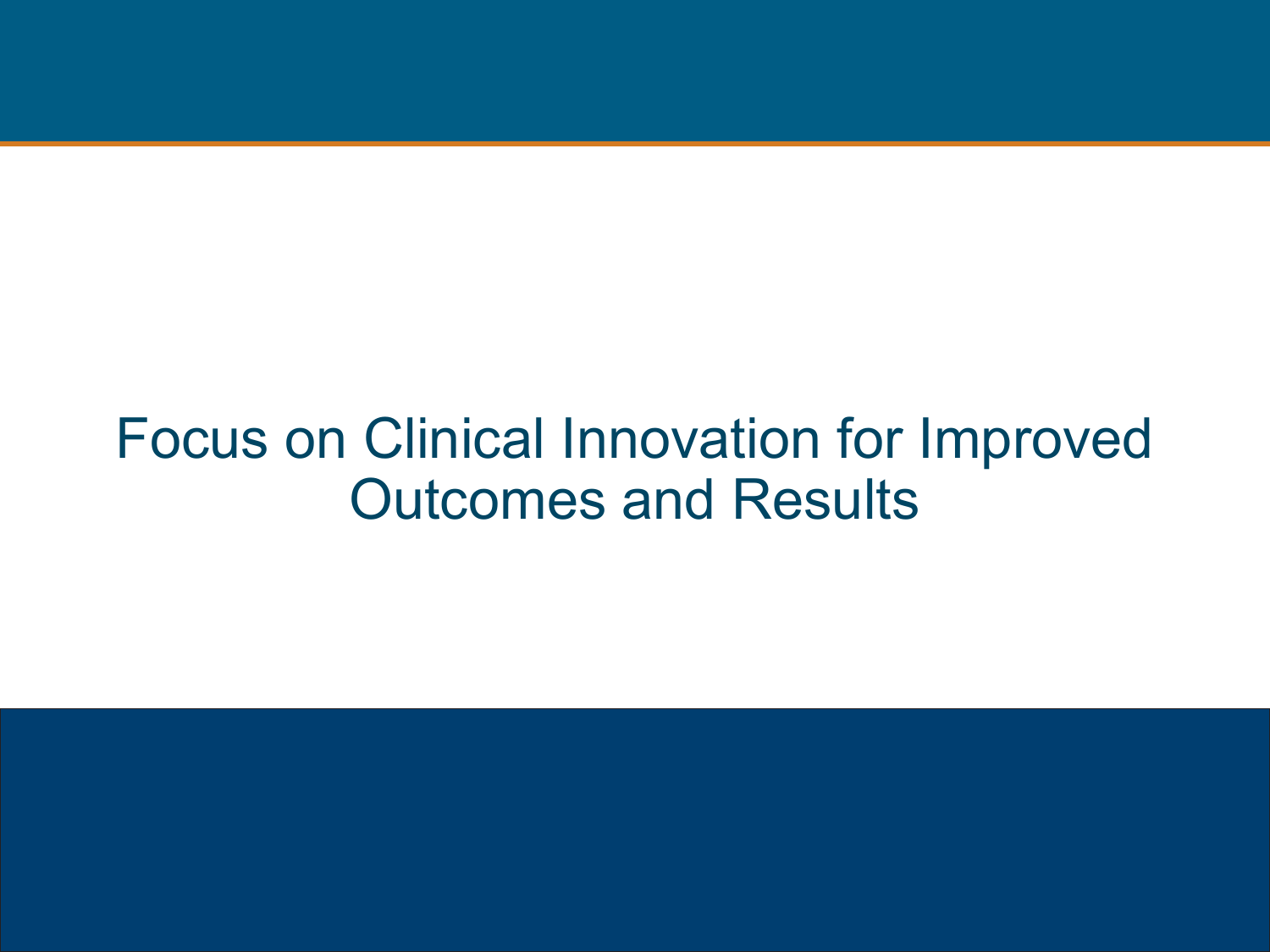## Reliance on Partnership

Magellan collaborates with governments, providers, national advocacy organizations, individuals and their families to design, manage and continually improve behavioral health systems for government agencies.

#### Our partners include:

- **Service Providers** to gain their unique perspective on public sector consumers' behavioral health needs and resources available to meet those needs.
- **State and County Government Agencies** as they build, manage or transform their public mental health and substance abuse systems.
- **Individuals and Families** who play a variety of critical roles including participating on our Program Advisory Boards and Quality Improvement committees.
- **National and Local advocacy organizations which** support and promote behavioral health and wellness for everyone**.**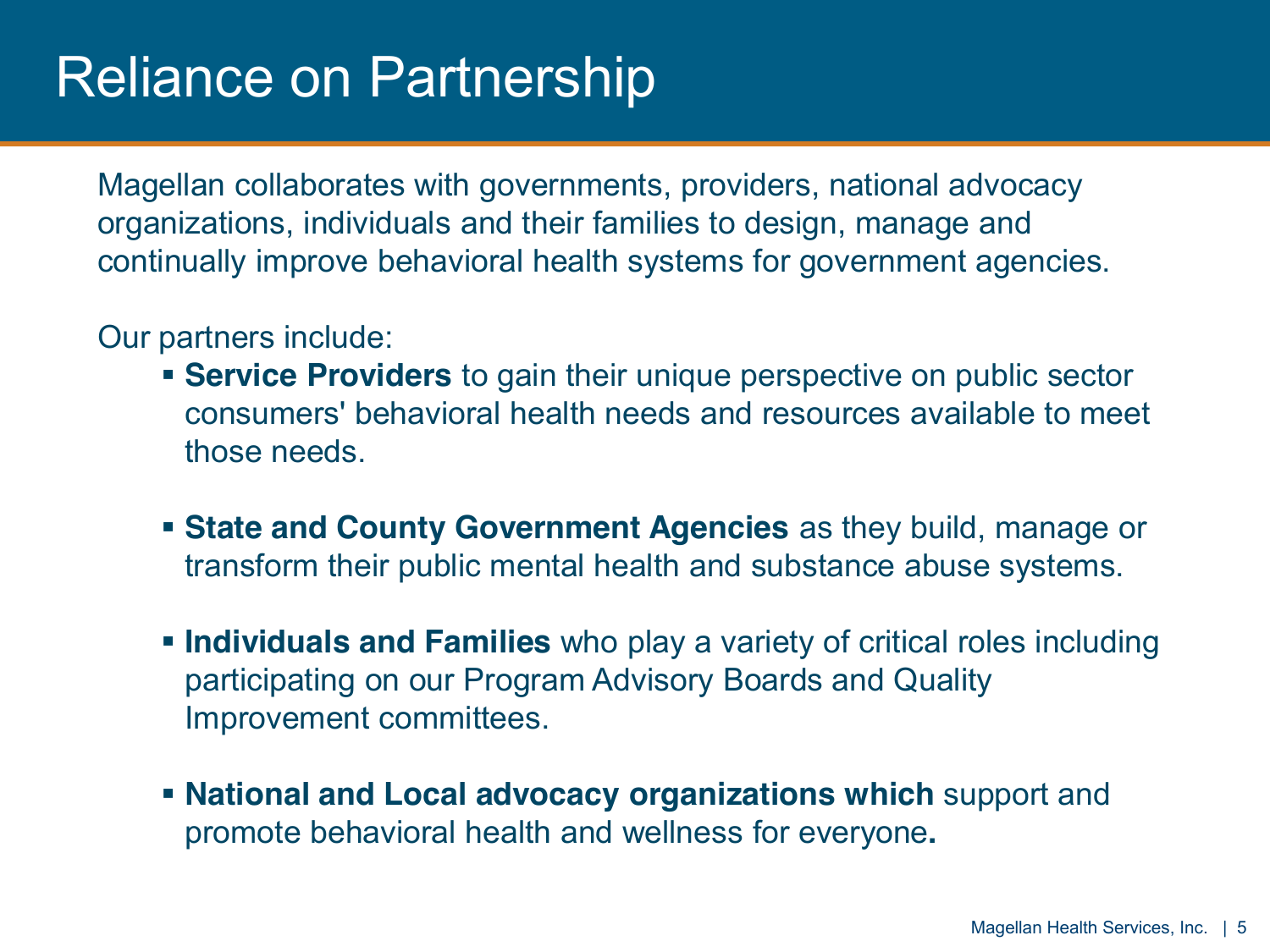## Public Sector Innovations

### **Recovery and Resiliency Initiatives**

- Self-Directed Care (first program of its kind in the U.S.)
- **Peer Support Whole Health**
- MY LIFE Youth Empowerment Initiative
- MY Fest community festival raising awareness and reducing stigma
- **Homeless/Housing and Vocational Support Programs**

### **Children, Youth and Families**

- Family Driven, Youth Guided Team-Based Planning
	- Parent Support Partners
	- **Wraparound and Child and Family Teams**
	- **System of Care**
- **Home & Community Services for Youth who are At-Risk**
- **Transition to Independence Process Model**
- Children's Champion Initiatives
	- o New approaches to residential care
	- o Eliminating overuse of psychotropic medications for children & youth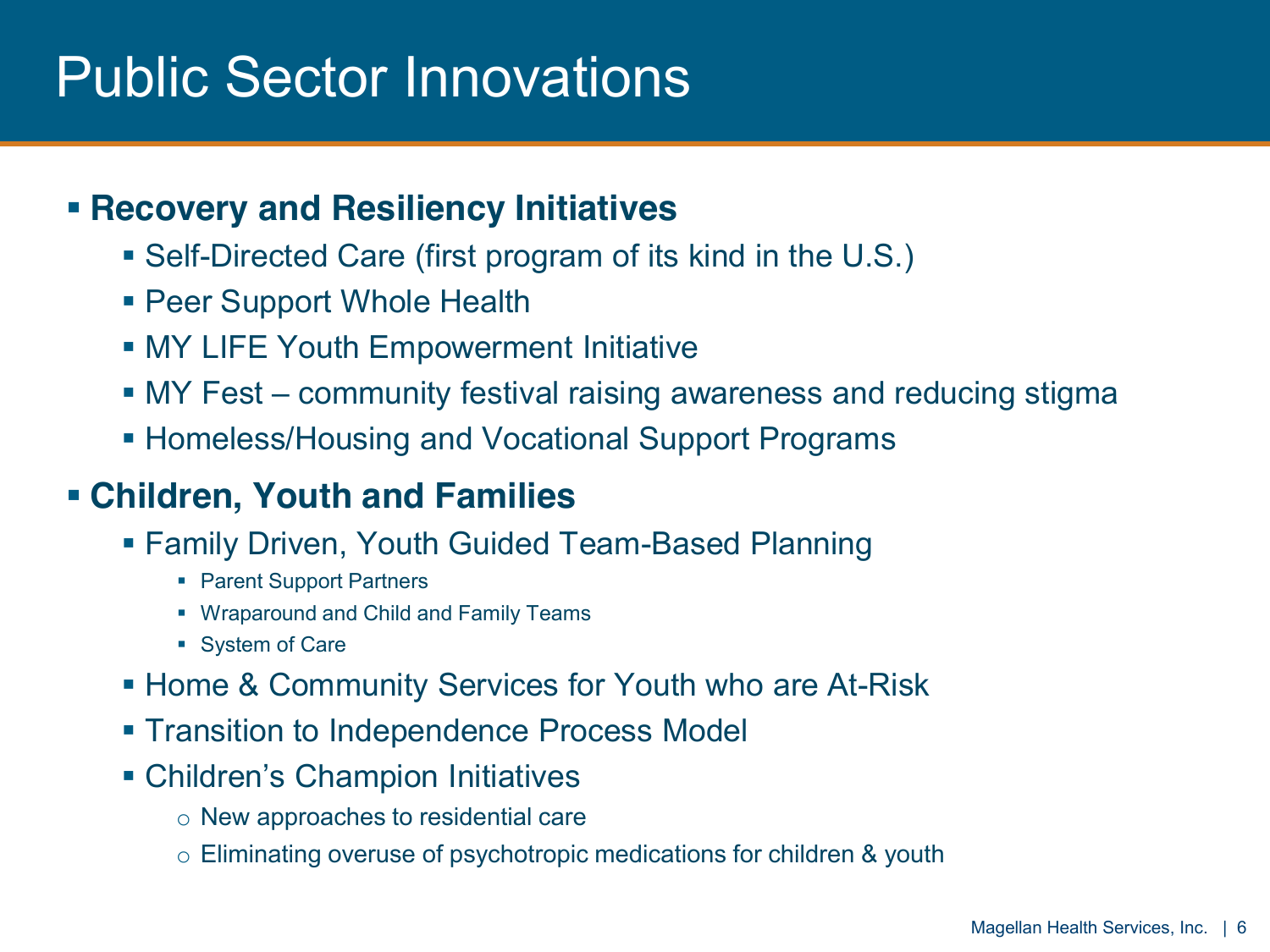# Public Sector Innovations (Continued)

### **Wellness Initiatives**

- **Smoking Cessation**
- **Health & Wellness Assessments**
- **Peer Support Whole Health**

### **Cultural Competency**

- Core Elements Embedded throughout our Tools & Management Processes
- Culturally Competent Programs for Older Adults
- Organizational Self-Assessments and Trainings
- Cultural Competency Plans at Every Service Center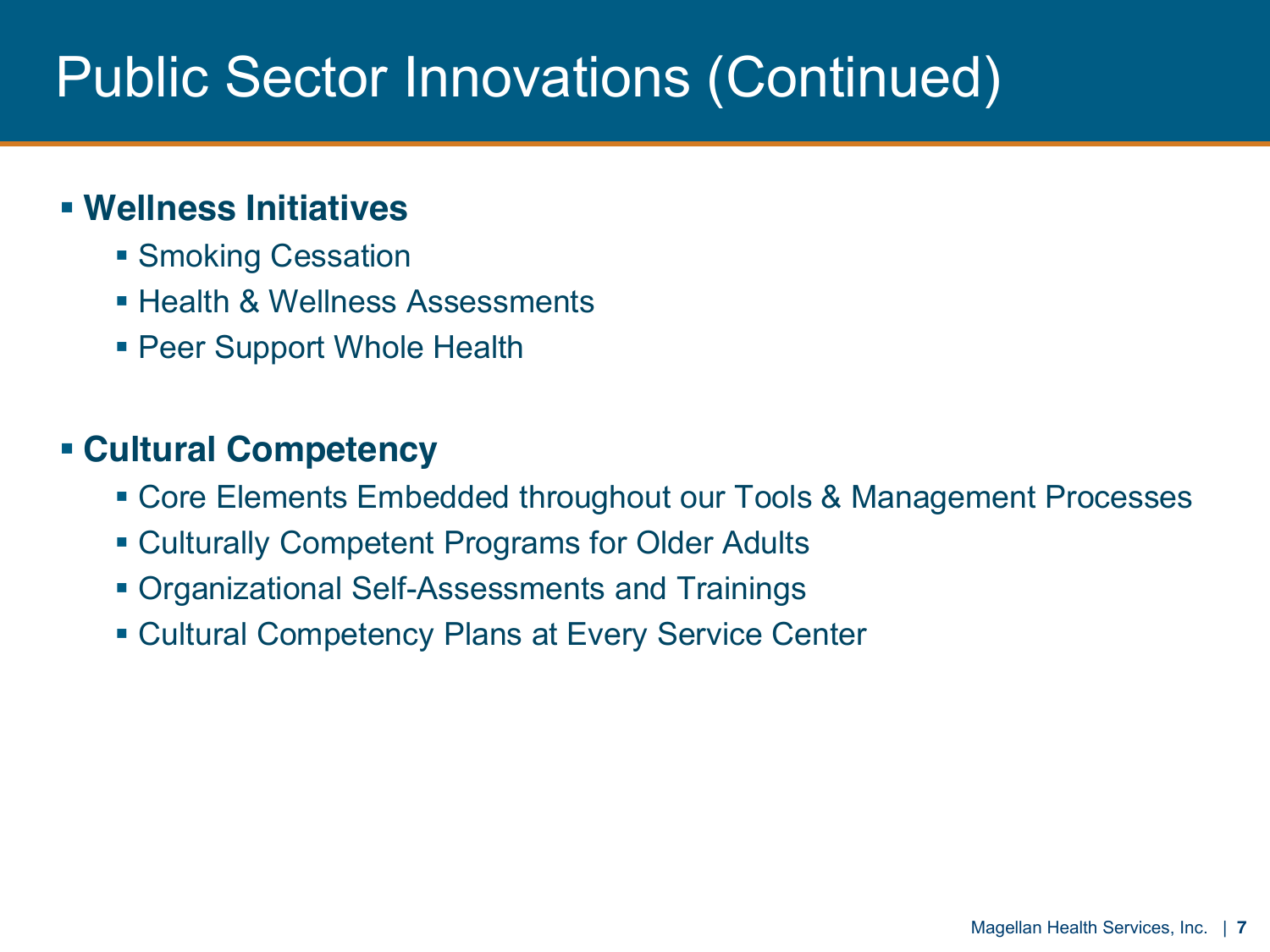## Public Sector Innovations (Continued)

### **Clinical Programs**

- Pre-Risk Predictive Modeling
- **Primary Care Physician Consult Line**
- Medical/Behavioral Integration Programs (e.g., Pennsylvania HealthChoices HealthConnections, and Iowa/Maricopa Integrated Health Home)

### **Web-Based Programs and Services**

- Free National Webinars on Recovery and Resiliency-related topics
- **Free Resiliency & Recovery E-Learning Center at** www.MagellanHealth.com/Training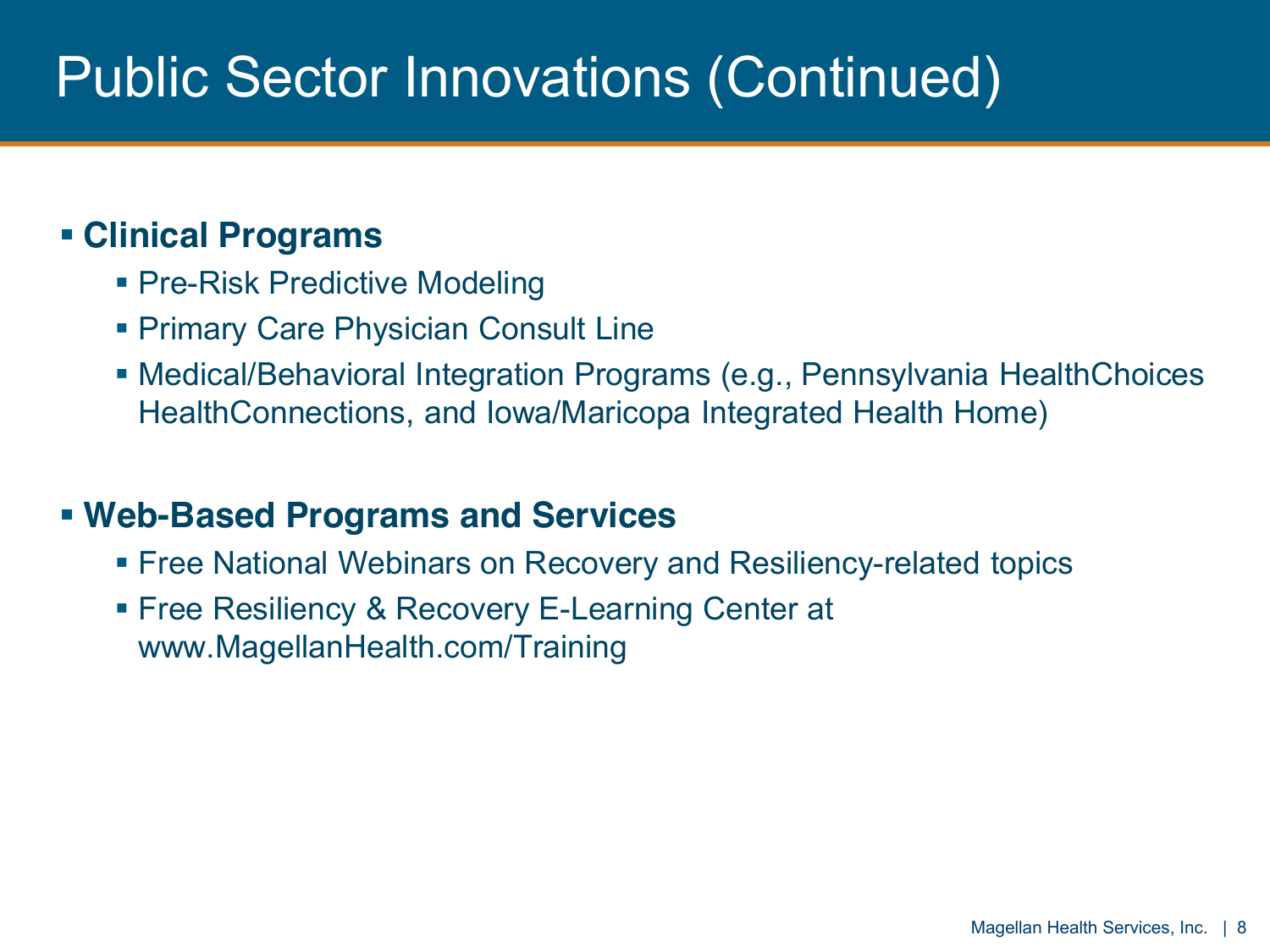## Evolving Service Delivery System to Improve **Outcomes**

Residential Whitepaper as the foundation for change outlines the following concepts:

- Community-based programming needs to be comprehensive and expansive
- **Involvement of family and youth in treatment planning and** implementation
- Service approach that is individualized that incorporates treatment interventions built on strengths to address needs
- Residential treatment is evolved to be a short-term targeted treatment intervention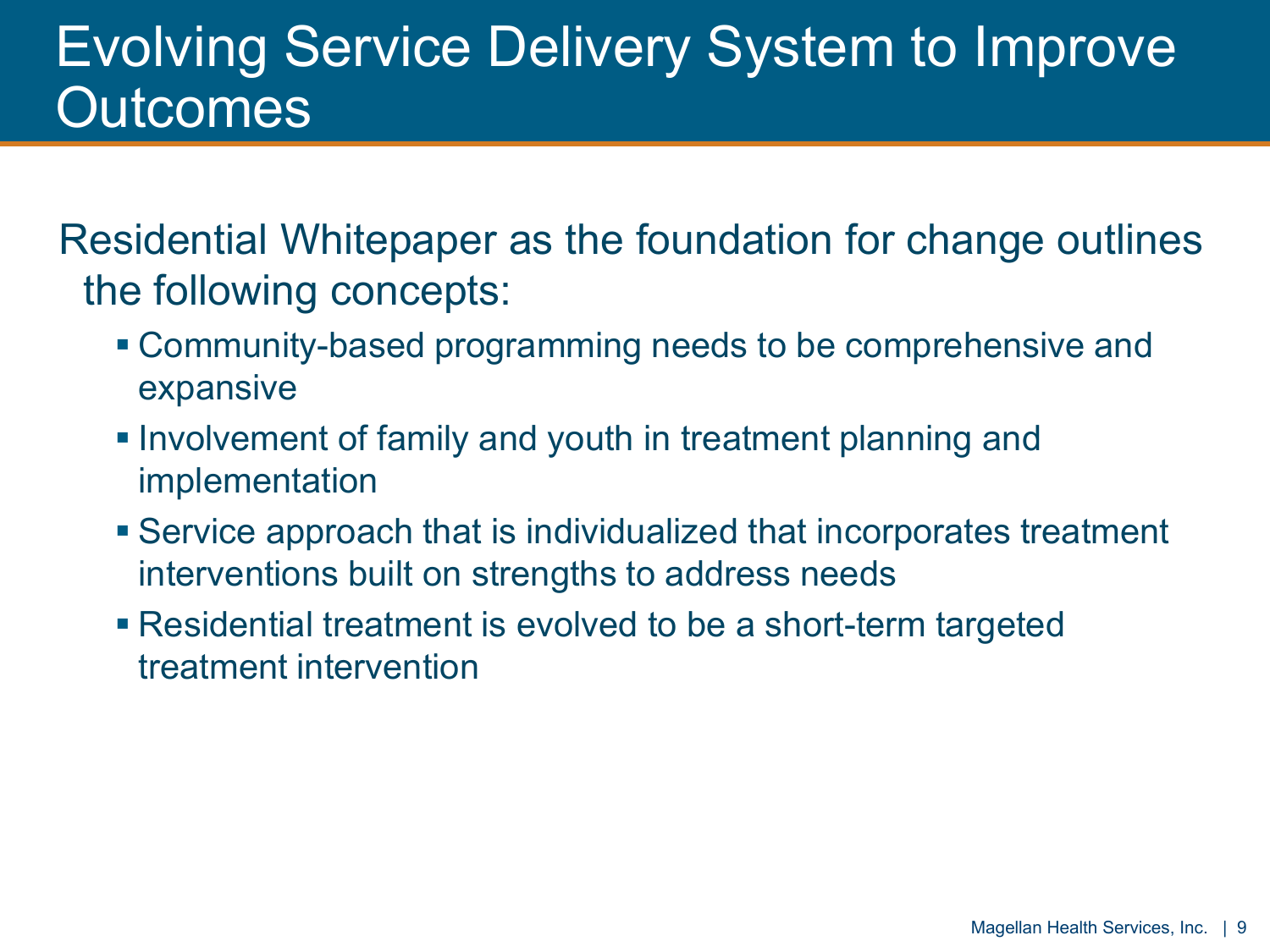## One example of a new approach

#### **One application:** *Intensive Residential Treatment Pro***gram**

- Magellan, in collaboration with Lehigh and Northampton counties in Pennsylvania, worked with local providers to pioneer community-based alternatives to traditional residential treatment for children and adolescents with serious emotional disturbance.
- The Intensive RTF model represents a fundamental change in how residential treatment is provided and emphasizes community services and supports essential to the success of children and their families.
- ■Intensive RTF programs feature an accelerated timeframe over traditional residential standards, with length of stay ranging from 60-120 days. Other key components include:
	- **An intensive team approach.** The team includes a licensed therapist, an intensive case manager, and the child and involved family members.
	- *Family involvement*. Families participate in treatment planning meetings, family support groups and family therapy that includes sessions within their home as well as the RTF.
	- **Comprehensive discharge planning.** Planning begins upon admission and focuses on building community-based supports and ongoing, community-based treatment.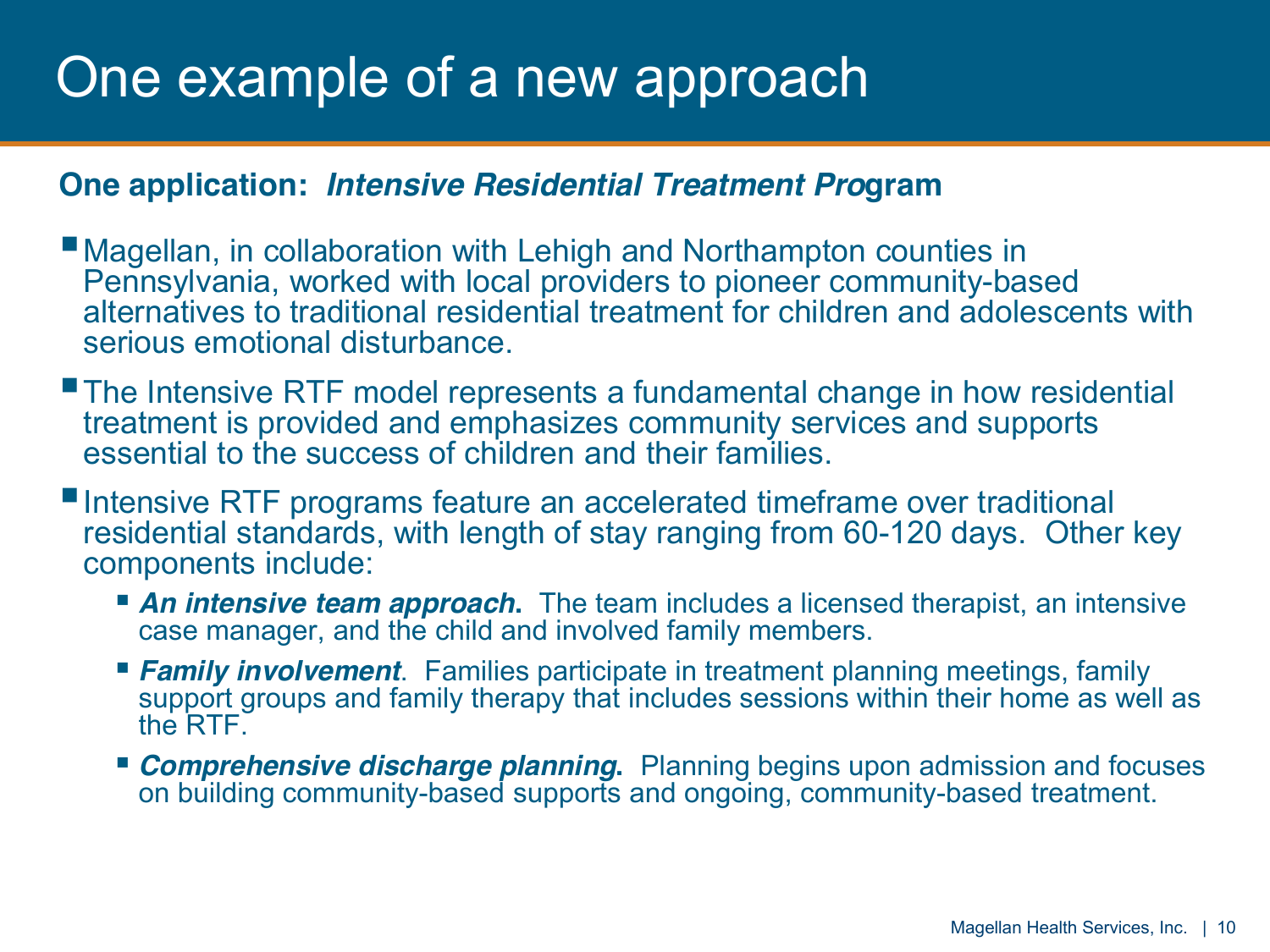## Results from PA example

### **Outcomes**

Comparing Intensive RTF with Traditional RTF

### **Average Length of Stay**

- ■45 youth were discharged from Intensive RTF within the first 24 months of the pilot. The average length of stay in Intensive RTF for the first 24 months was 92 days.
- Following 24 months of data collection, a comparison of the intensive program with "traditional" RTF shows that the ALOS for Intensive RTF was 151 days shorter than for traditional RTF during that same 24 month period.

#### **Readmission Rates**

No residential treatment facility readmissions occurred following treatment in the first 24 months of Intensive  $RTF - compared$  with an average of 4 readmissions for traditional RTF programs during that same 24 month period.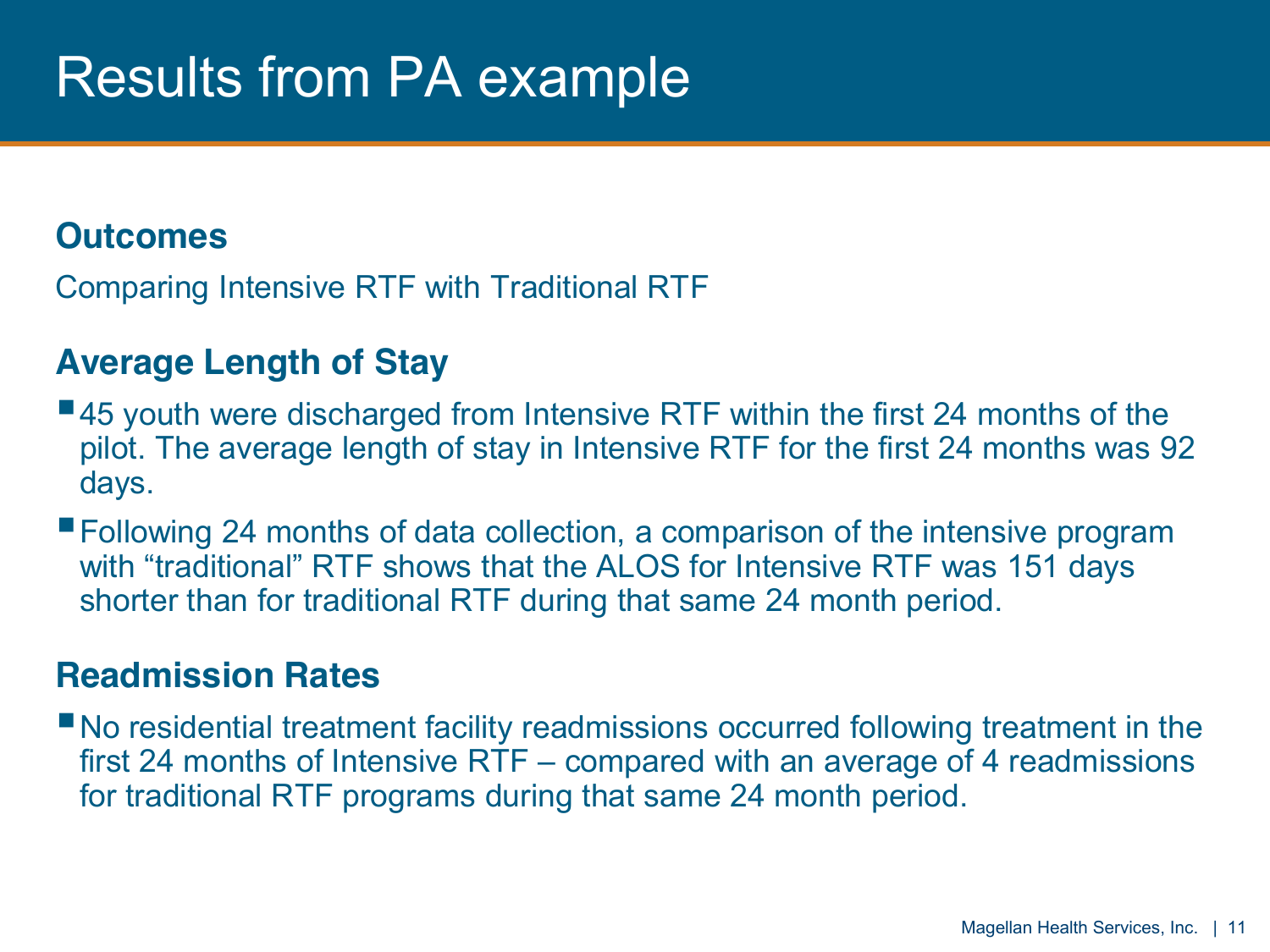## Magellan Health Services of Louisiana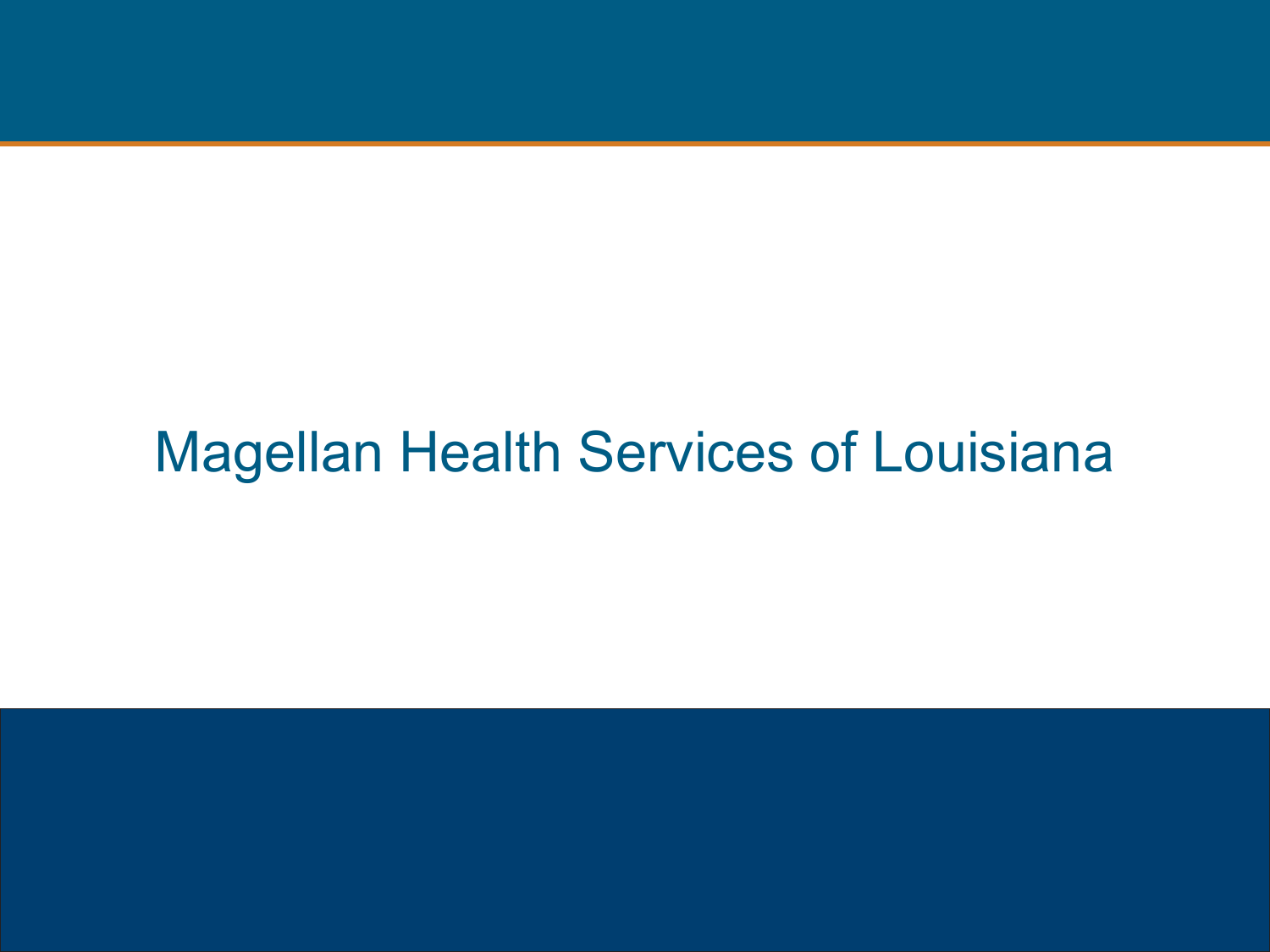# **Our Approach in Louisiana**

Magellan will partner with DHH/OBH to realize the vision outlined in the RFP by:

- Taking a multi-year, transformational manner to system development
- Utilizing a regional approach to build upon existing strengths
- Bringing complementary infrastructure, tools and innovation to advance the foundational system
- Partnering with existing governing and advisory bodies to realize the vision, mission and objectives laid out in the plans currently developed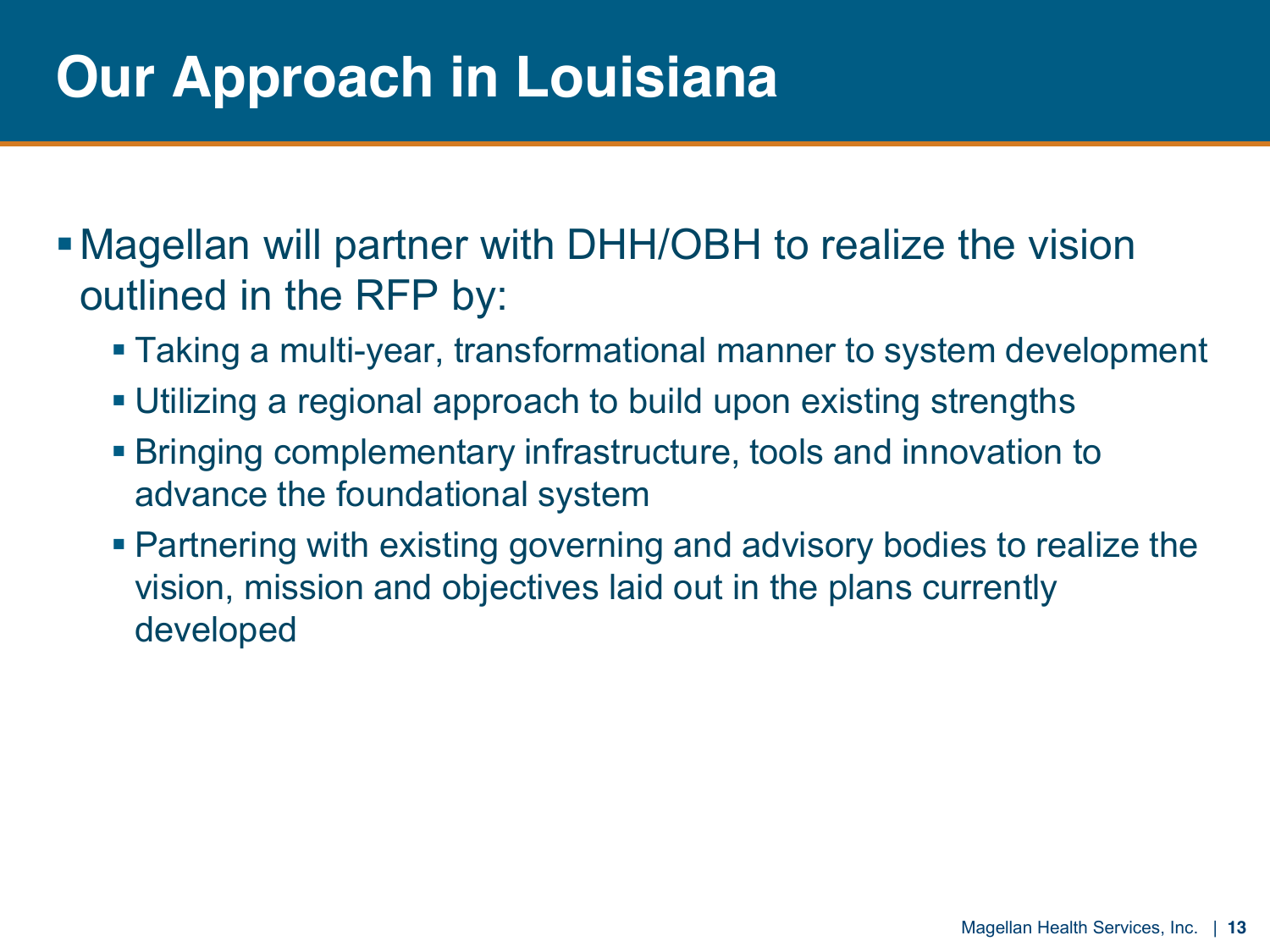# **Our Approach in Louisiana**

- Magellan will collaborate with service recipients, family members, providers and other system stakeholders to:
	- Ensure timely access to care
	- Decrease reliance on inpatient care while expanding community based evidence base practices
	- Continue advancement of the Children's Coordinated System of Care
	- **Integrate mental health and substance abuse services**
	- Advance recovery and resiliency goals while addressing cultural preferences of members
	- **Assist in the transitioning of services to the LGEs**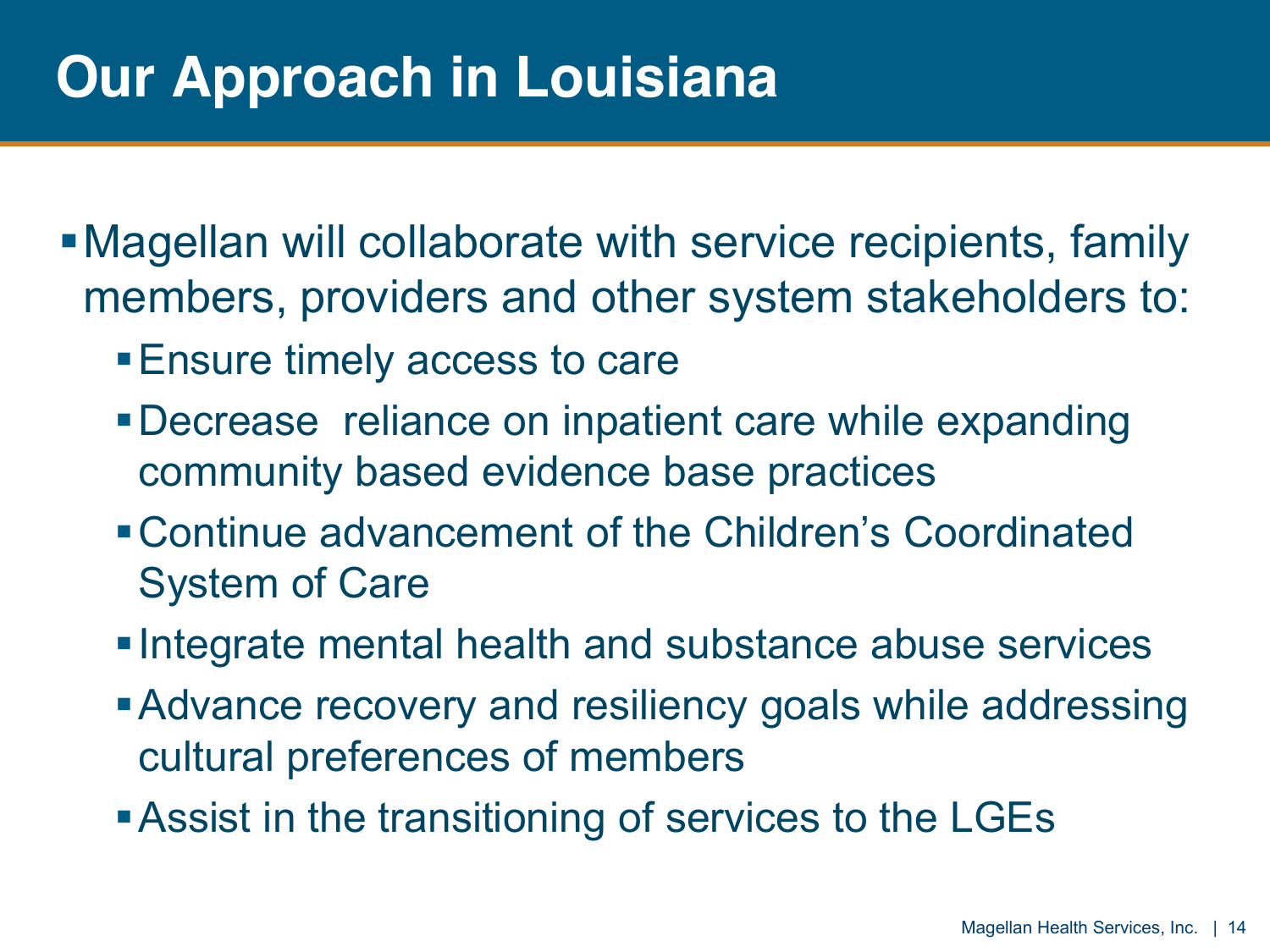# **Key SMO Program Themes**

- ¾Optimization of resources
- ¾Access to quality services
- ¾Reducing Regional and Provider Disparities
- ¾Building on Youth, Family Member and Adult Consumer **Strengths**
- ¾Collaborating with Governance and Management Infrastructure at State and Regional Levels
- ¾Integrating Accountability, Data Reporting, and Outcome **Systems**
- ¾Developing a State-based Training and Technical Assistance **Infrastructure**
- ¾Sustainability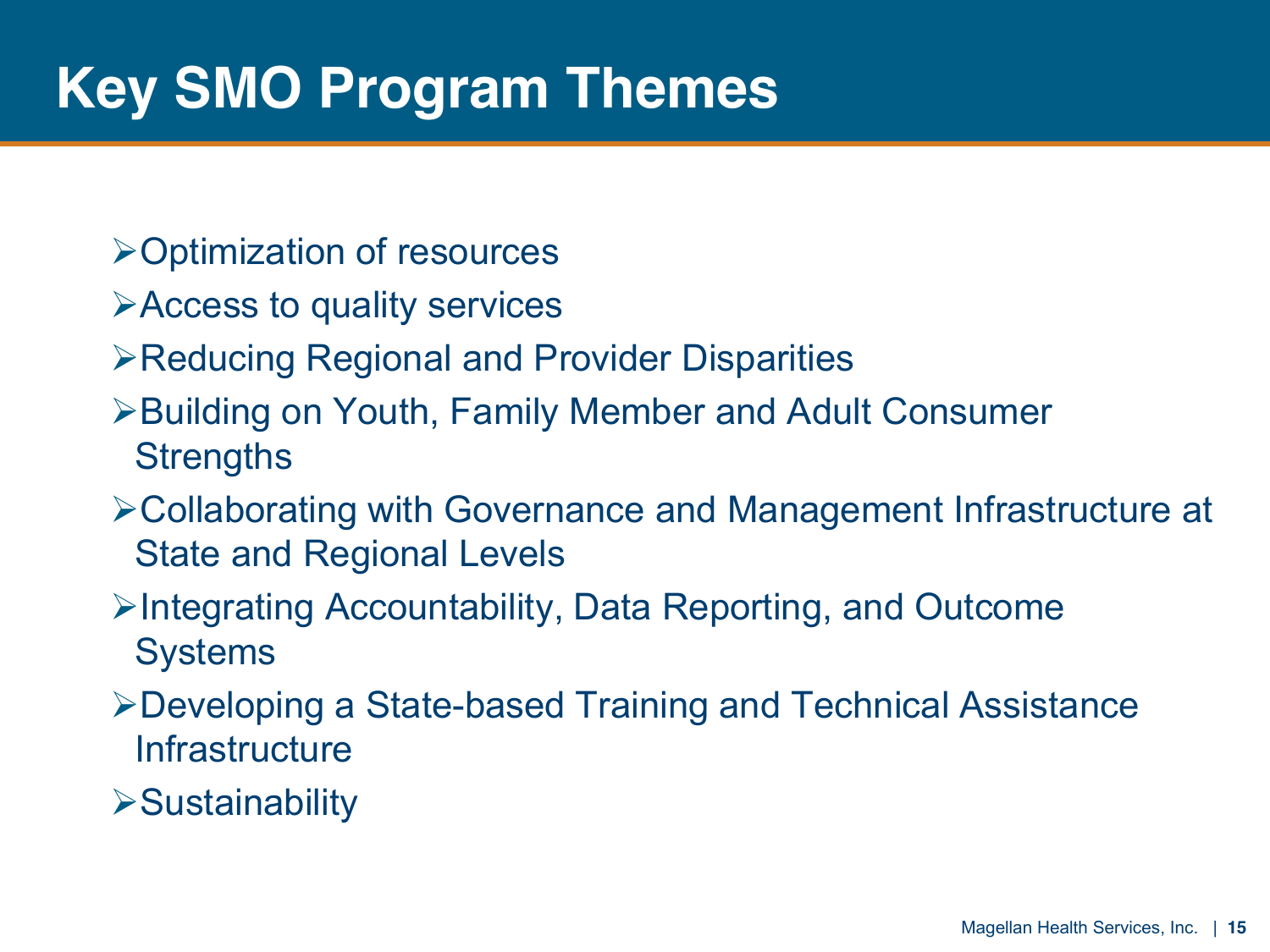# Magellan Partnering for CSoC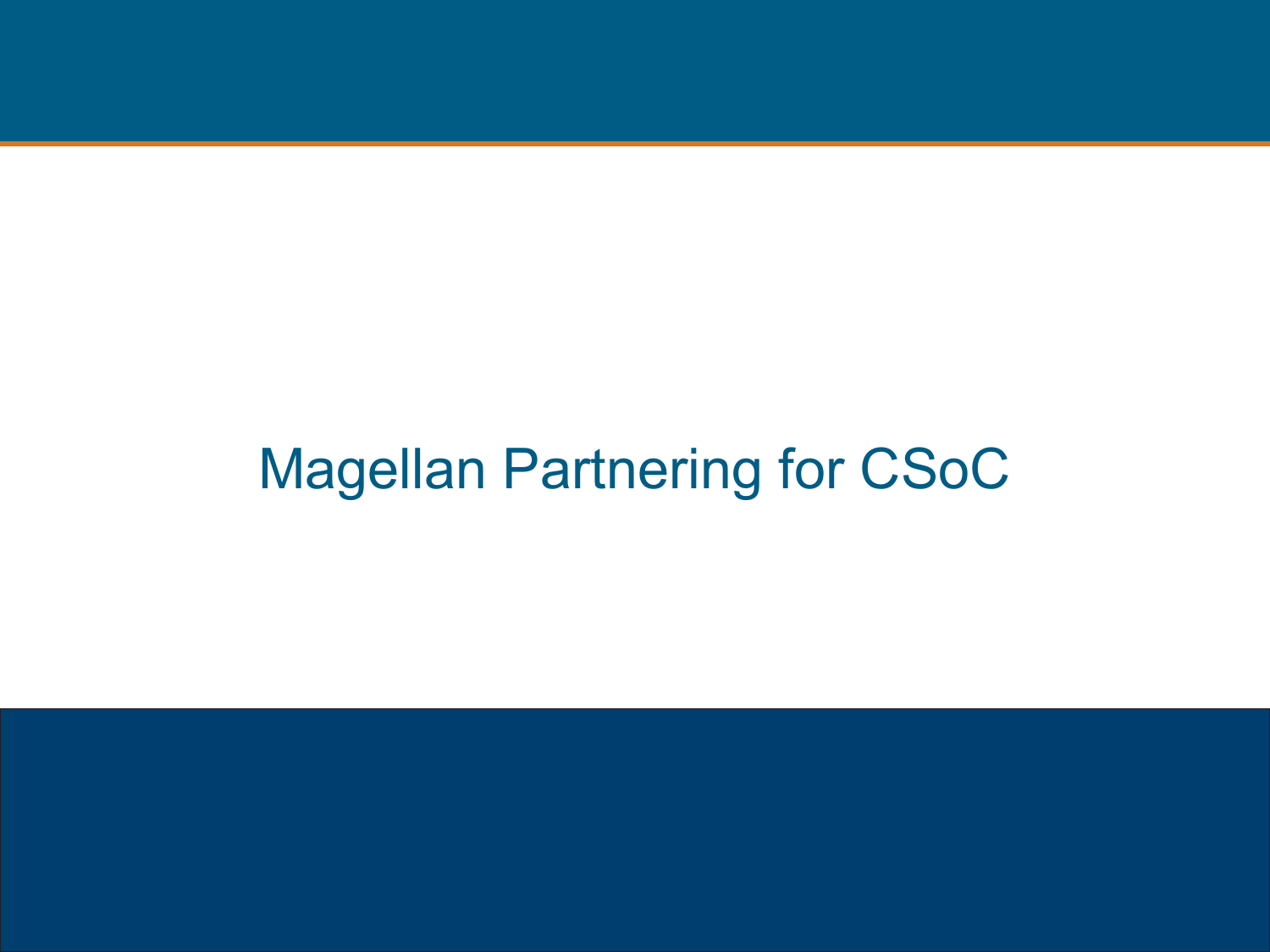### **Overview**

Regular Collaborative Meetings for Shared Development & Decision Making

Stakeholder collaborative protocols to outline expectations, roles and responsibilities(DCFS, DOE, OJJ)

Children's System Development (critical to successful transition from CSoC)

. In partnership with CSoC State Team, Statewide Coordinating Council, FSOs and others develop statewide family and youth involvement plans

Hold regionally based meetings with key partners and necessary audiences to establish working relationships and processes

•In partnership with the CSoC Director and state agencies, establish an out of home provider consortium focused on realizing Building Bridges principles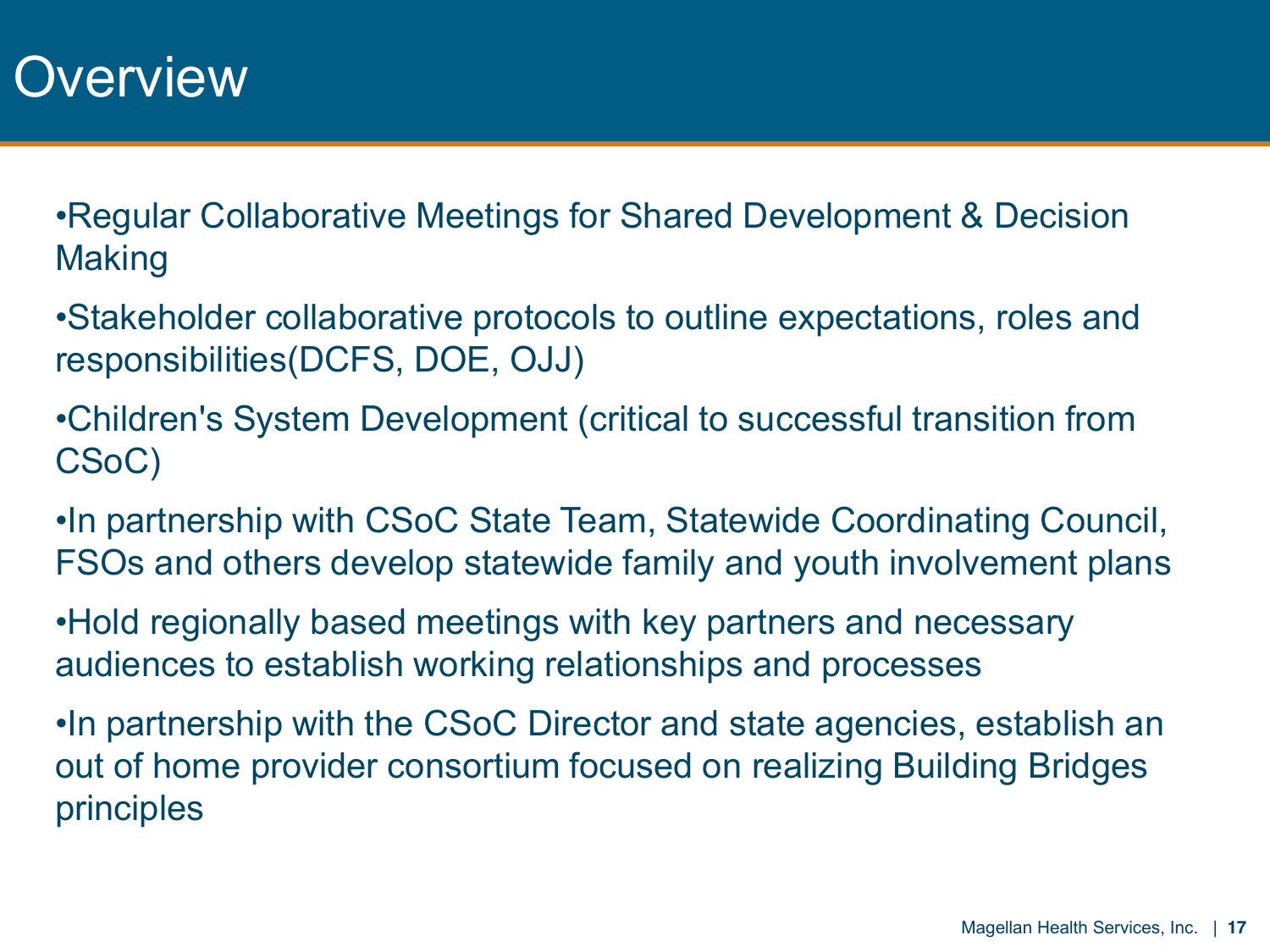## Collaboration with Statewide Coordinating **Council**

- Utilize the SCC to support family, youth and stakeholder involvement
- Honor the current CSoC Structure including the Governance Board and the development of the Statewide Coordinating **Council**
- Our goal is to:
	- Support the Council as appropriate
	- Provide general and detailed information related to SMO program
	- **Provide technical support as requested**
	- Avoid duplication of efforts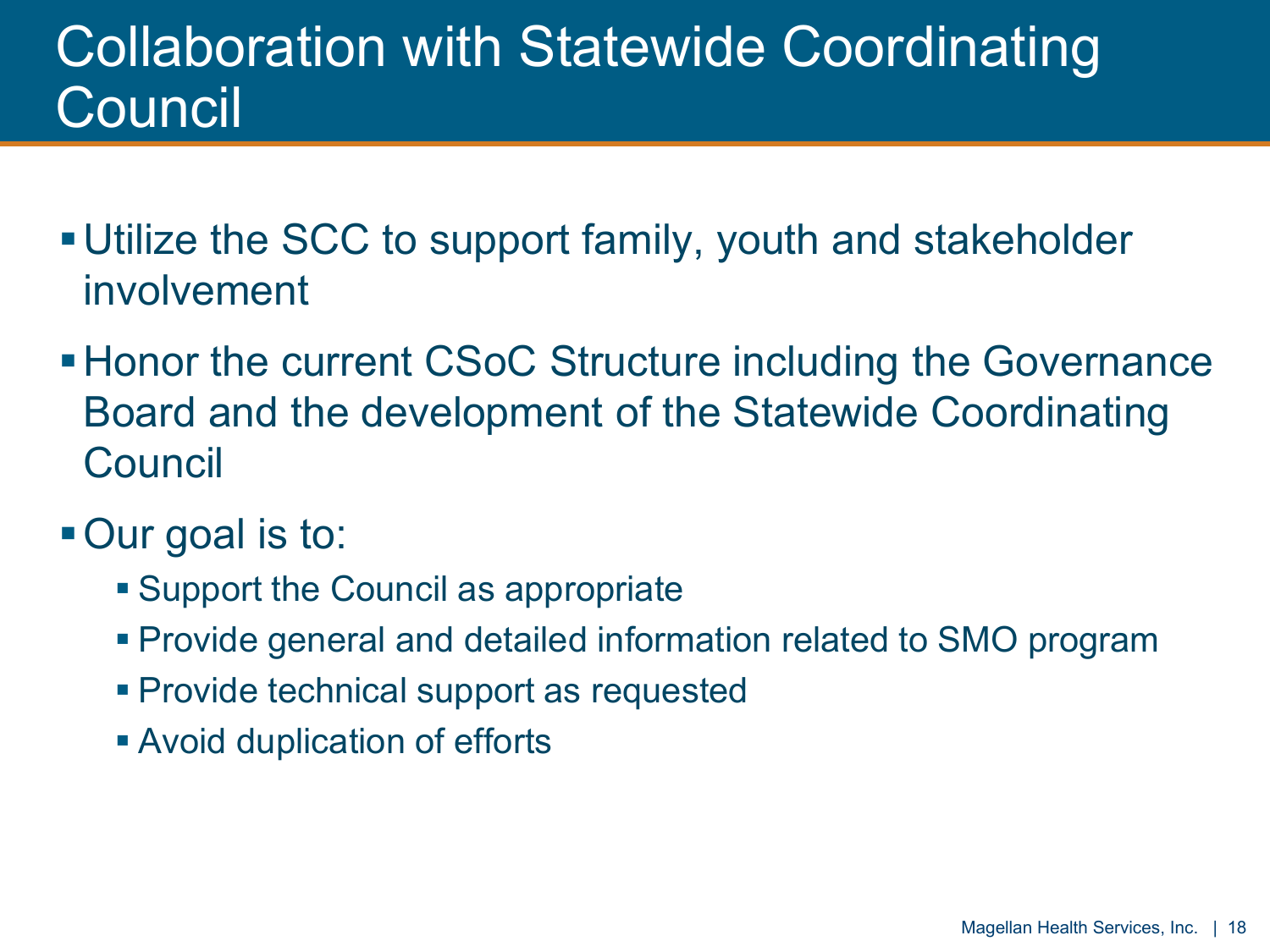## Approaches

Subject matter field expertise to complement Louisiana's Coordinated System of Care vision & *operating framework* oStatewide model oFoundations for serving children, youth & families

Principles of CSoC demonstrated through Wraparound best practice

Processes for treatment planning and oversight of quality align with wraparound best practices

Flexible staffing model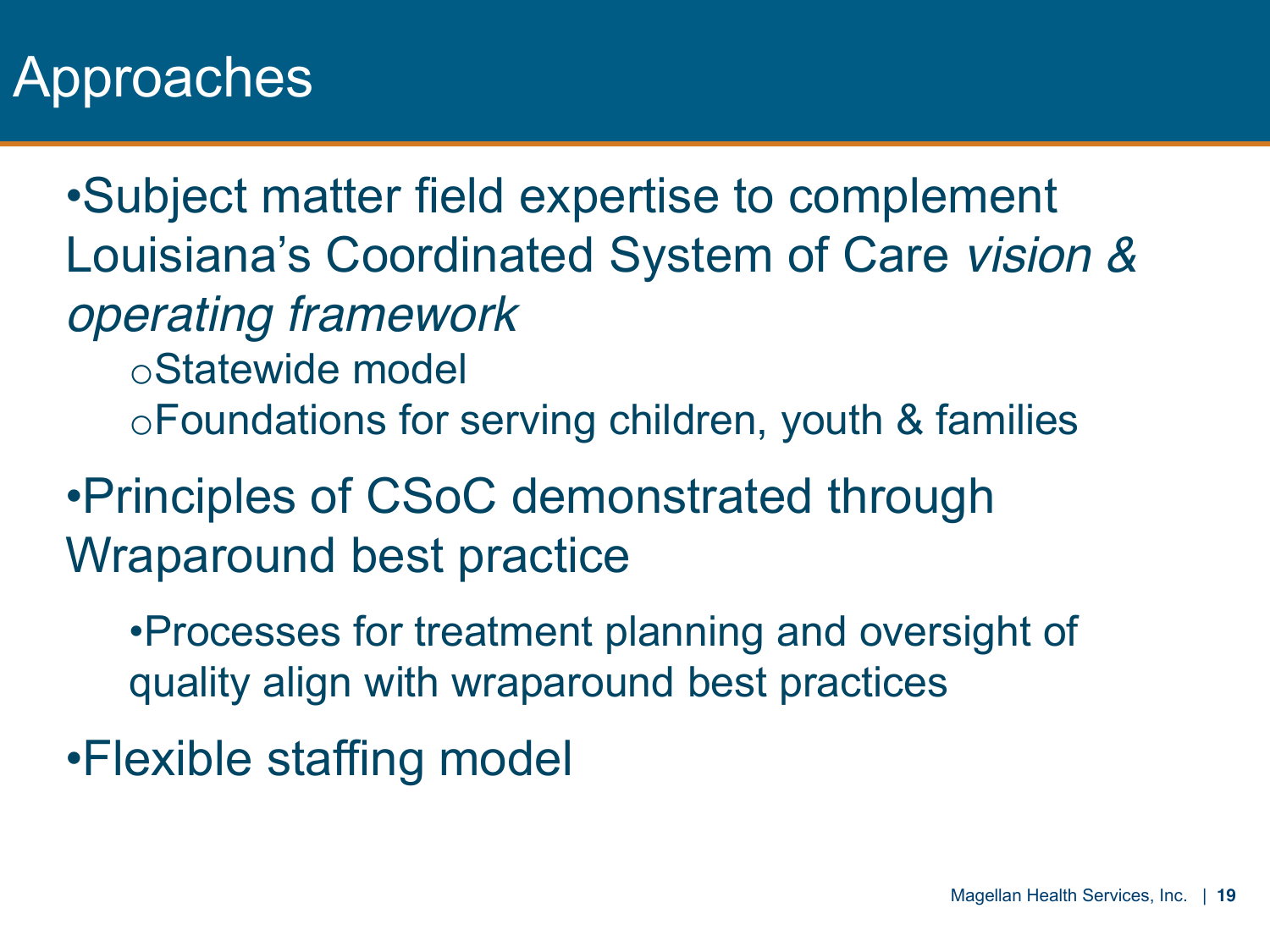Magellan Approaches to Capacity Building, Family Involvement and Quality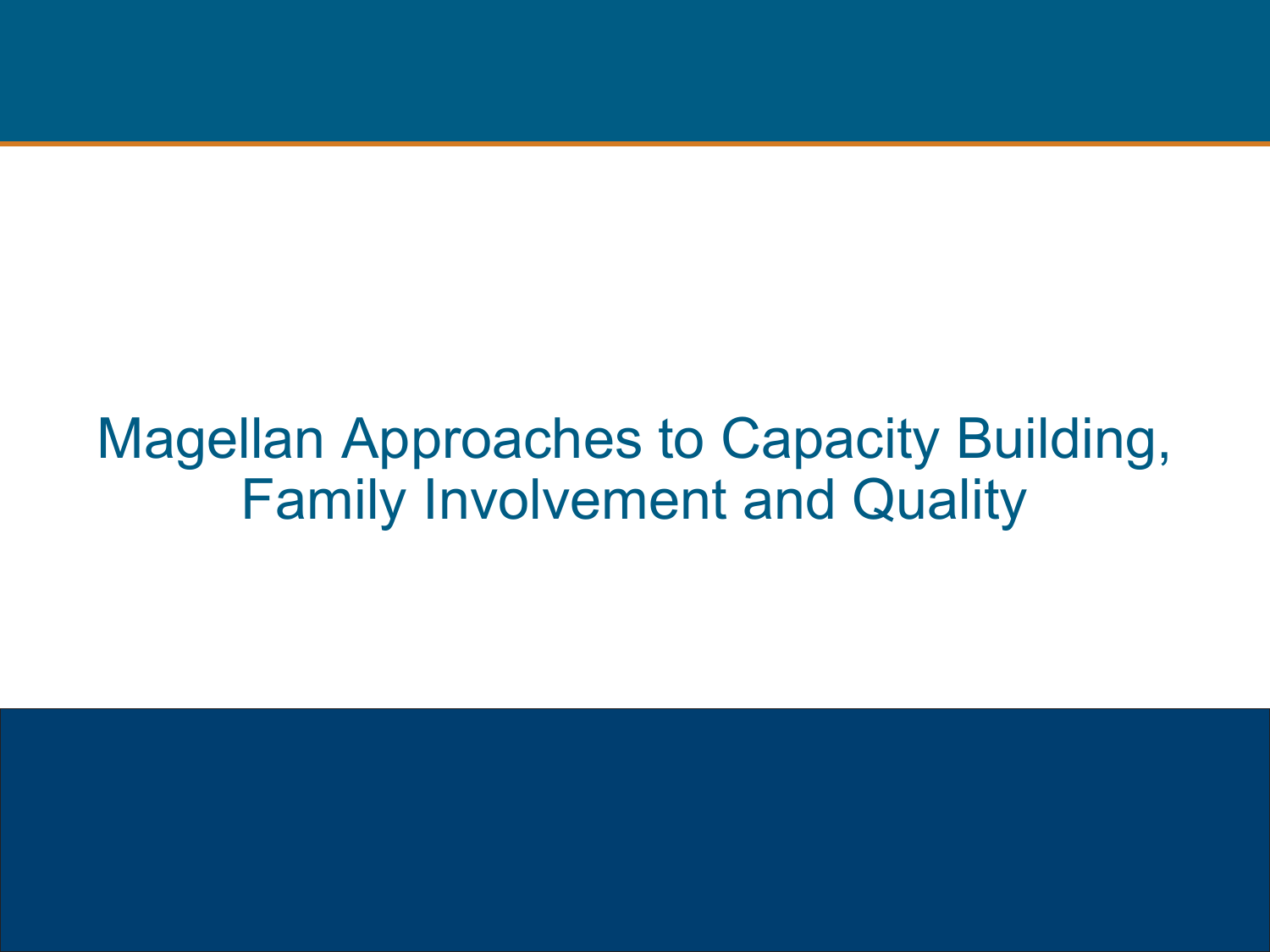All capacity building will be delivered in collaboration with the CSoC State Team and contractors

### **Wraparound Agencies (WAA) and Family Support Organizations (FSO)**

#### **Phase I - Development**

- Strengths and Needs Assessment of current and future WAA and FSO to guide organizational strategic planning
- Statewide Practice Protocols outlining system expectations and best practice guidelines ± *National Wraparound Initiative*
- Stakeholder Collaborative Protocols outlining roles and responsibilities of the WAA and FSO in relation to stakeholder agencies (DOE, OJJ, DCFS)
- Technical Assistance (TA) and support for hiring and orientation processes
- Basic and advanced training on System of Care principles and Wraparound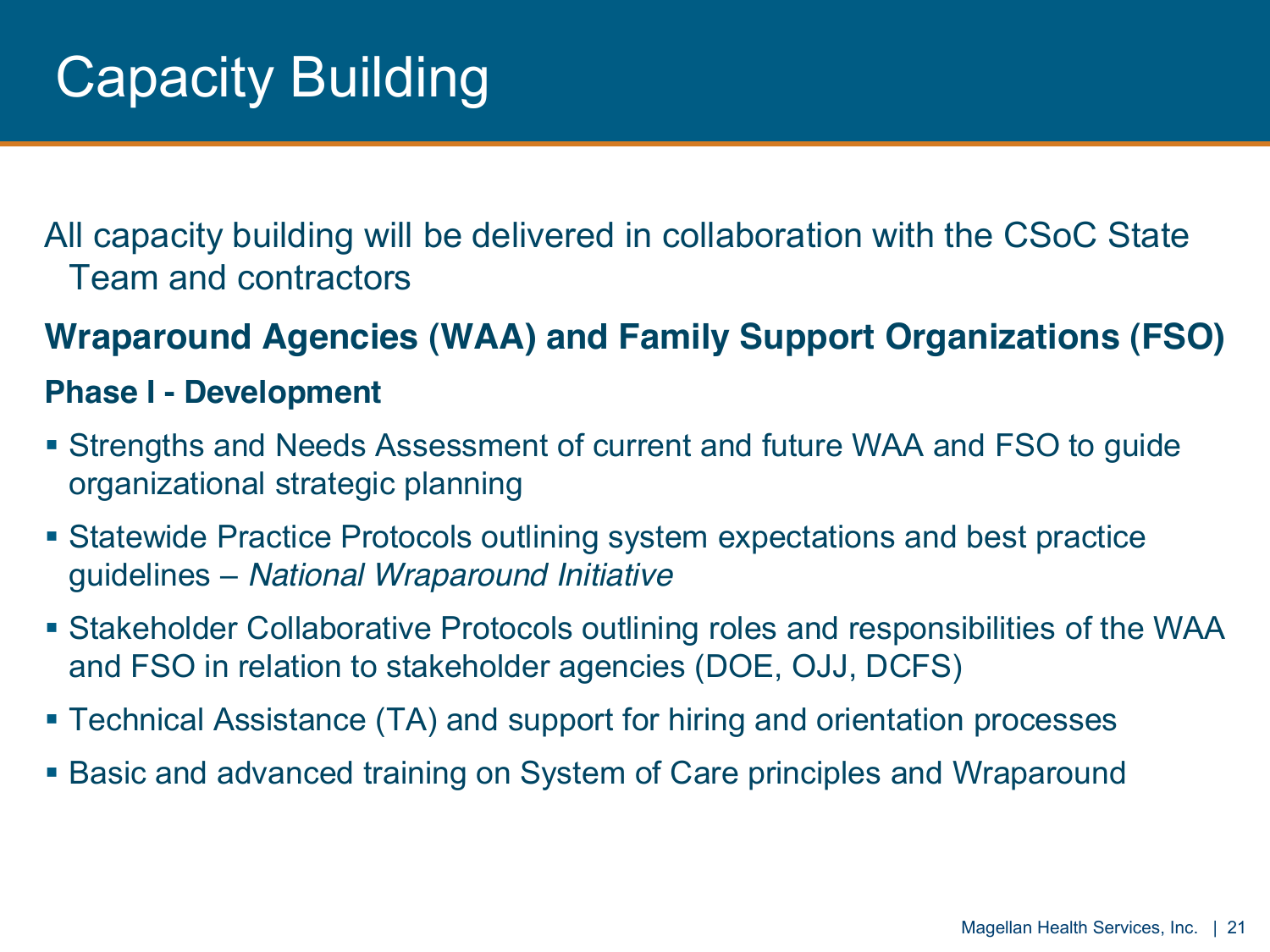# Capacity Building (continued)

### **Wraparound Agencies (WAA) and Family Support Organizations (FSO)**

#### **Phase II – Implementation in partnership with state infrastructure and contractors:**

- Targeted trainings: Youth and Family Engagement, CANS, Team Composition and Inclusion of Natural Supports, Strengths and Culture Discovery, Needs vs. Services, Functional Strengths, and Transition Planning
- Training, TA, and mentoring to family-run organizations and FSO to implement strategies for strengthening families: distance learning, support in rural areas
- Preparation of residential treatment facilities to partner with WAA and FSO
- SMO to take on the role of WAA and/or FSO in regions where not yet operational
- Establish mechanisms to support expansion of family engagement and meaningful involvement statewide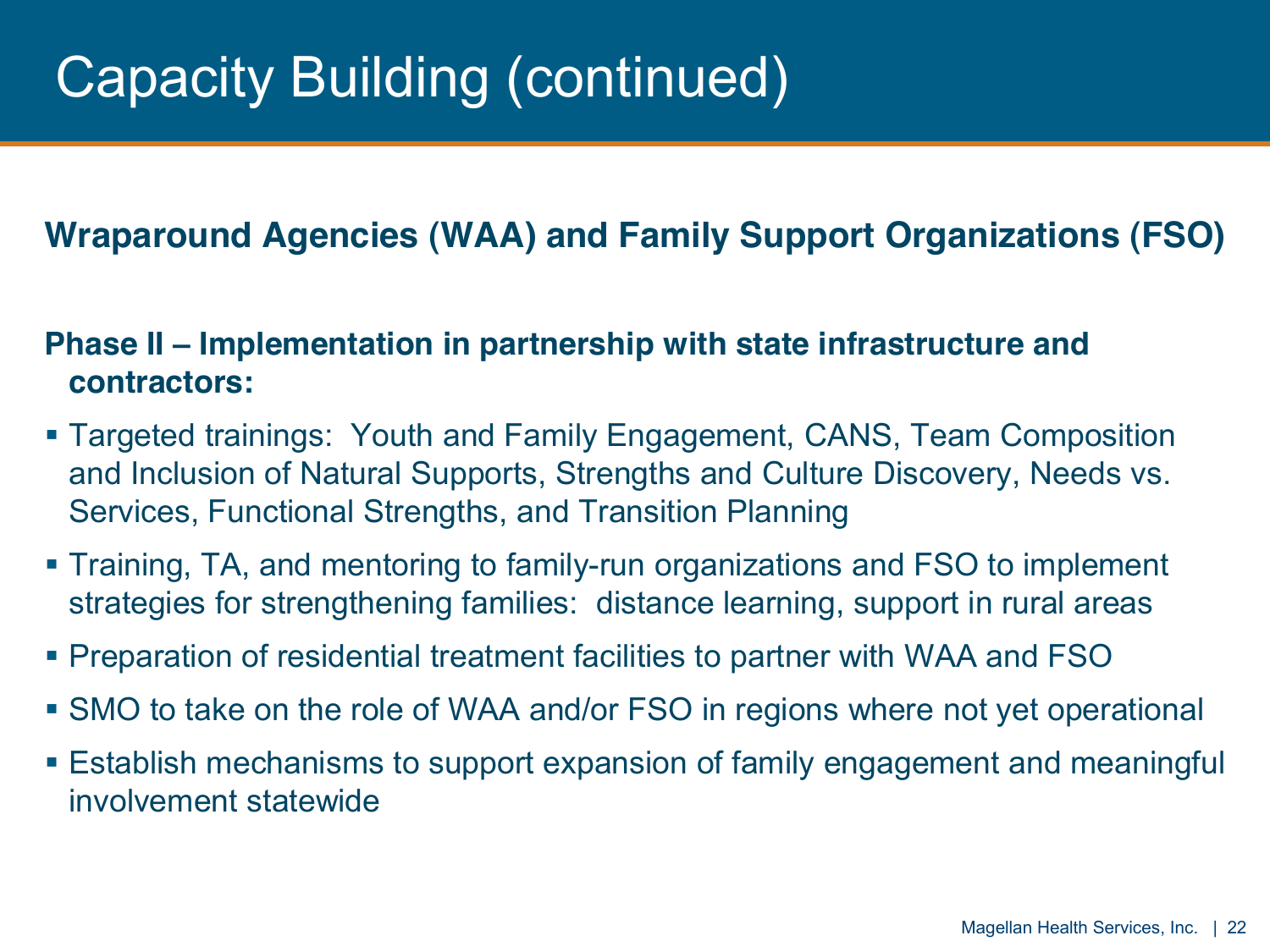# Capacity Building (continued)

### **Wraparound Agencies (WAA) and Family Support Organizations (FSO)**

#### **Phase III ± System Management, Oversight, and Improvement in partnership with the state and contractors**

- Ongoing Community Forums/ Town Halls across the state to educate, inform, and obtain feedback on system functionality
- Focus groups/ surveys with stakeholders to gauge system functionality and need for additional capacity, service types
- Provide support for the approval and monitoring of annual regional work plans to ensure alignment with CSoC and Wraparound principles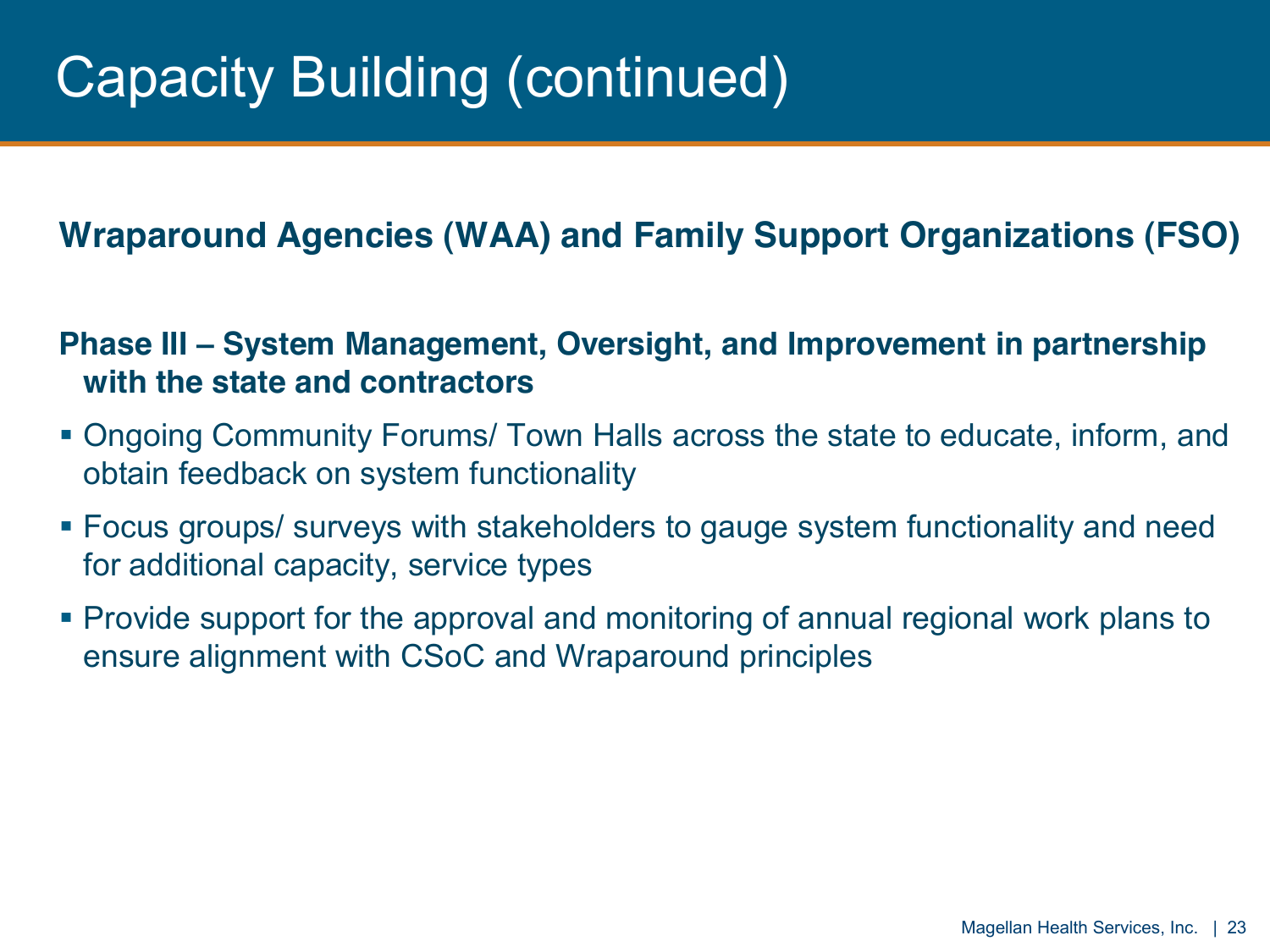## Family Engagement & Meaningful Involvement

In partnership with the state and the SCC, develop statewide family involvement plan that includes:

- Outreach Strategies for Engaging Families, FSO's, Family Partners, and Family-Run Organizations
- Expand leadership development
- Create practice guidelines for family involvement
- Share national models for application

Partner with family-run organizations and FSOs to advance system strengths to:

Provide training, technical assistance and mentoring

Provide distance learning and support (key to rural areas and family life constraints)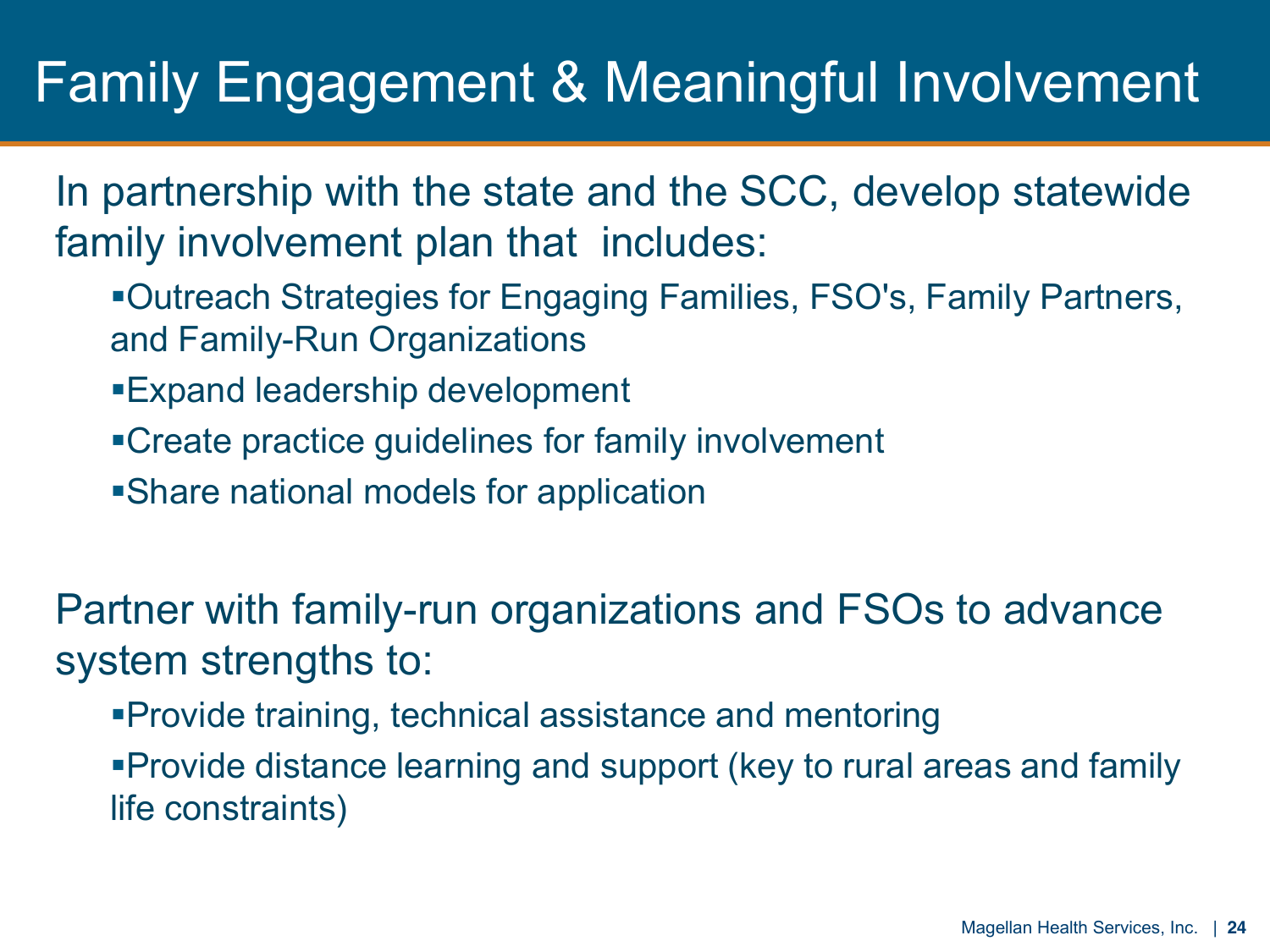In partnership with the SCC:

Strengthen the individual and collective capacity statewide of family run organizations and individuals to support familydriven care

Support the targeted expansion of family engagement and meaningful involvement beyond elements of care to system transformation efforts

Offer access to national certification for family support and other resources as a means to further strengthen family support capacity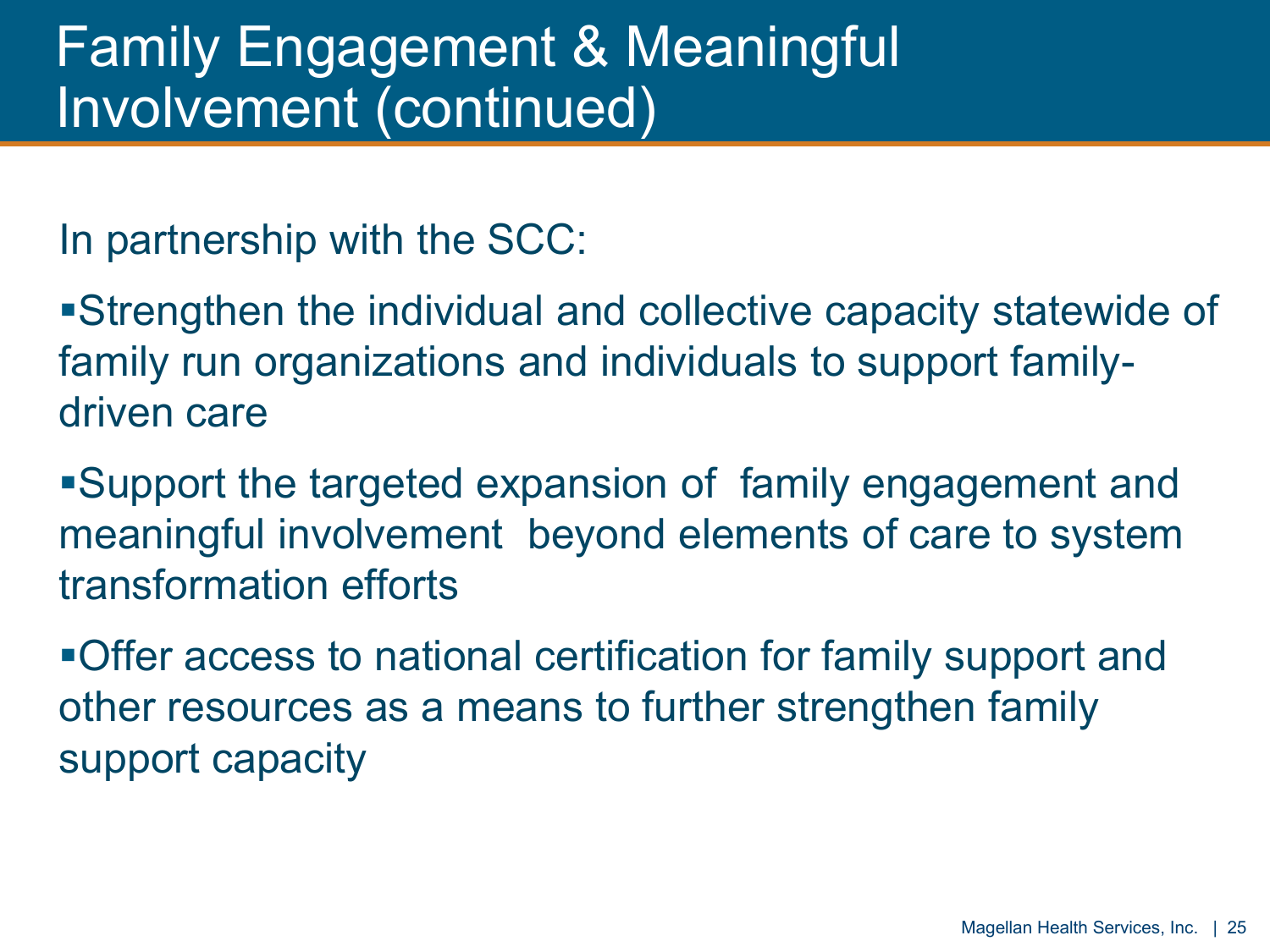In partnership with the State Governance Board's Quality Assurance Committee:

- Statewide orientation and training: System of Care Principles, Wraparound, Best Practices, System **Expectations**
- Practice Protocols as guidelines and reference tools for Best Practice and system expectations
- Wraparound Fidelity Assessment System
- Technical Assistance (TA) at all levels: system, organization, team
- Outcomes Dashboards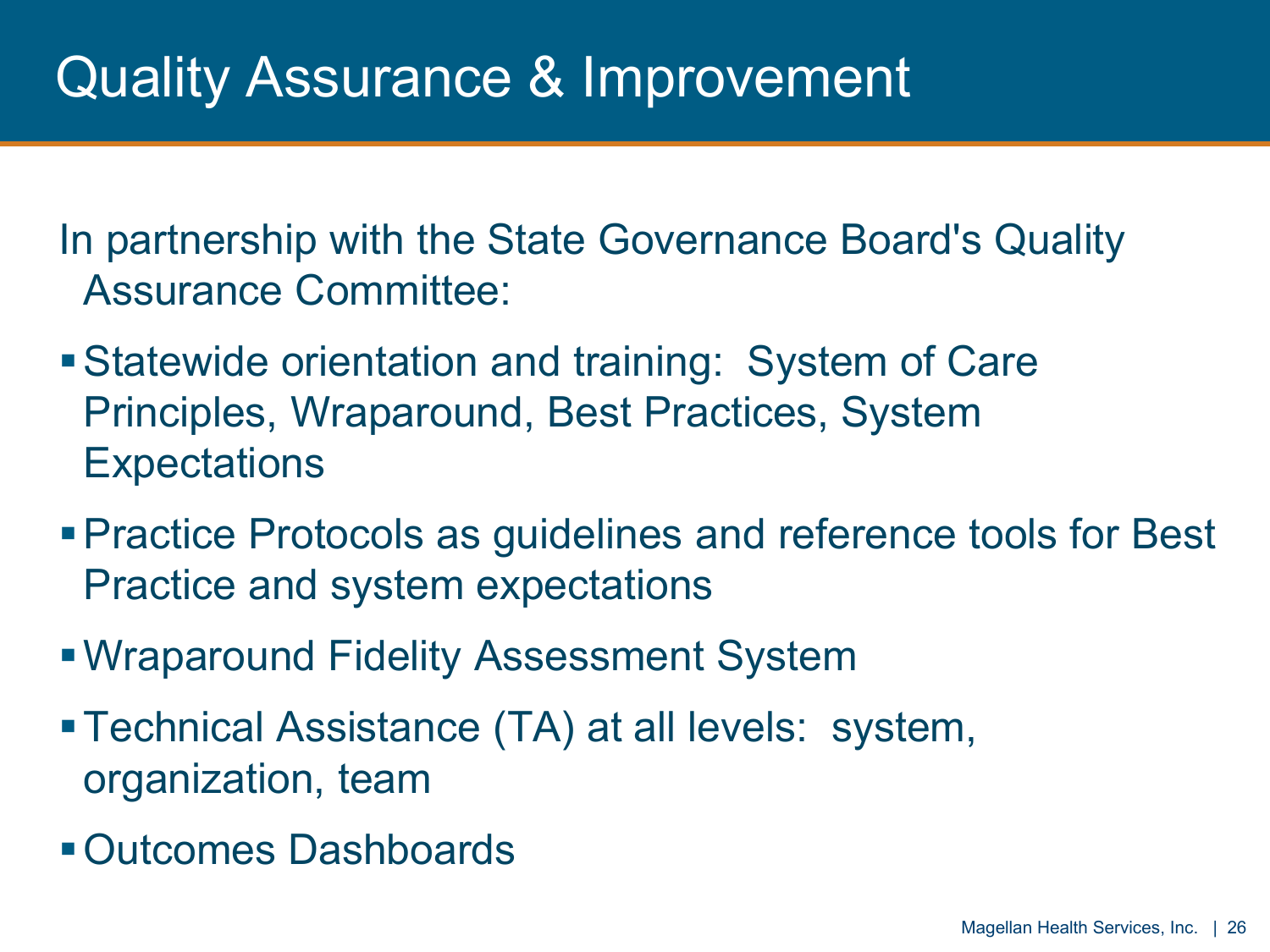## Quality Assurance & Improvement (continued)

Work in partnership with the Statewide Governance Board to achieve:

- System of Care practice reviews, quality monitoring audits to assess fidelity to best practices: documentation review, staff interviews, youth and caregiver interviews
- Annual regional Quality Management/ Utilization Management work plans
- Performance Improvement Plans and Interim Monitoring
- Tracking of performance and outcome trends to guide planning